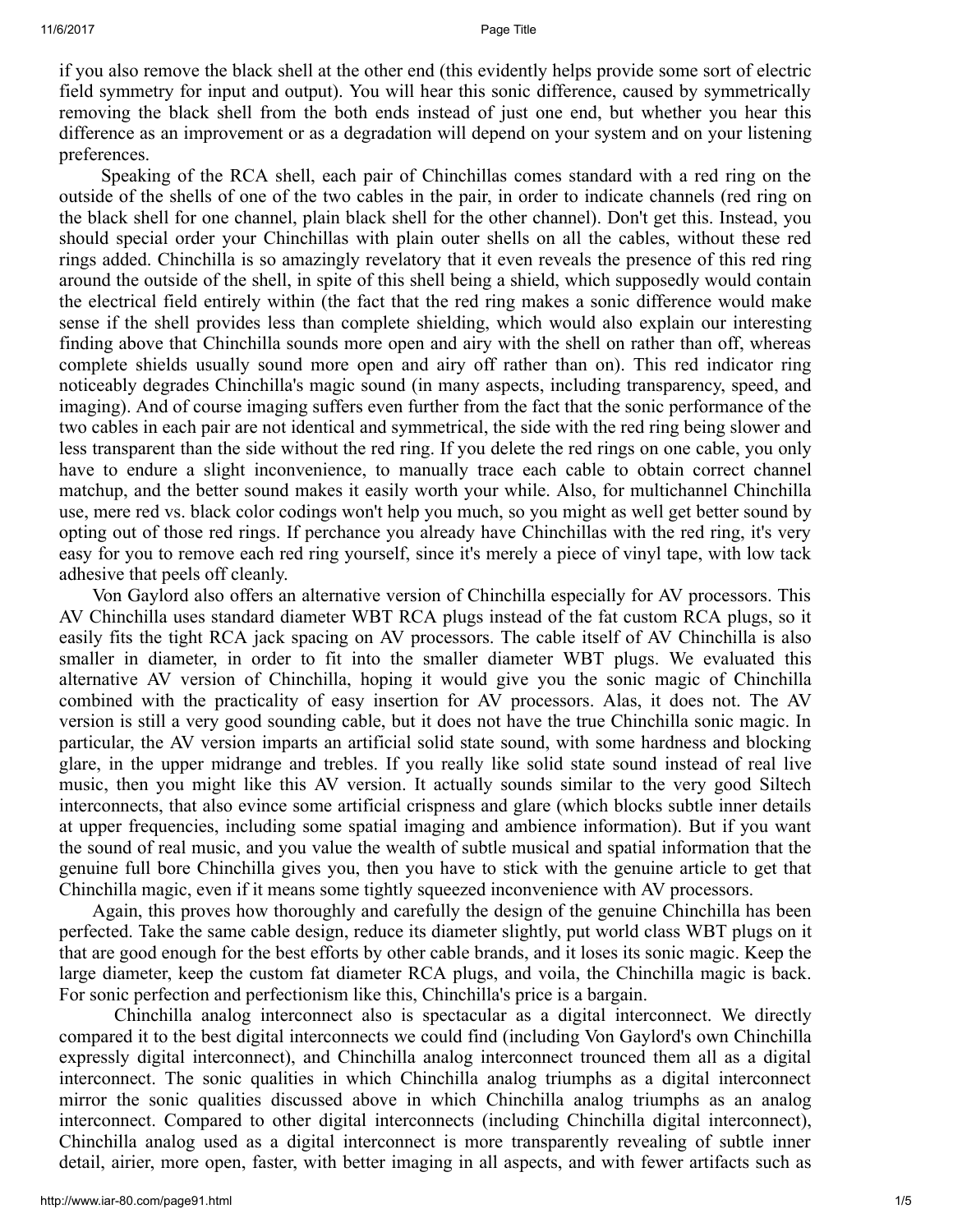corrupting energy storage, blocking glare, etc.

At \$1375 for a 1 metre pair, Chinchilla is a substantial investment, especially for all channels of a surround system. But Chinchilla is one of the best investments you can make toward truly achieving the musical and surround magic we all crave. You can easily pay even more for other expensive high end interconnects, and yet not get nearly as good sound. You can pay less for other interconnects, and get a lot less in sonic performance. If you want the real magic, Von Gaylord Chinchilla is the only choice. If your local dealer doesn't yet carry Chinchilla, you can visit Von Gaylord's website at www.vongaylordaudio.com.

*[back to table of contents](http://www.iar-80.com/index.html)*